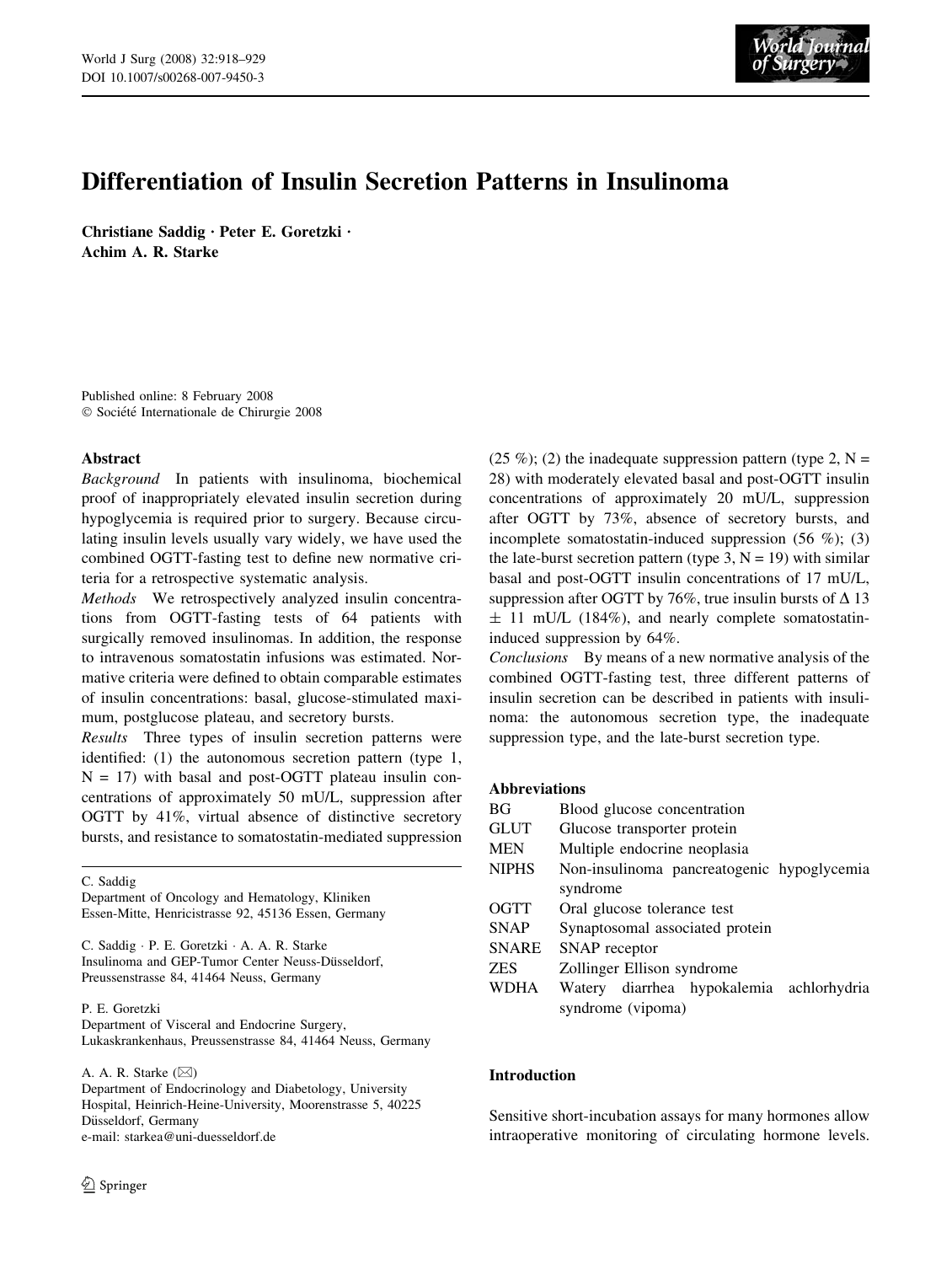This has become a routine procedure in some endocrine surgery such as surgery for primary hyperparathyroidism but not in patients with pancreatic hyperinsulinism. In the majority of those patients inappropriately suppressed insulin levels during hypoglycemia are the rule [[1–4\]](#page-10-0). Only a subgroup of patients with insulinoma demonstrates grossly elevated insulin levels as well as insulin secretion totally uncoupled to the ambient blood glucose concentration [[4,](#page-10-0) [5\]](#page-10-0). Furthermore, patients with non-insulinoma pancreatogenic hypoglycemia syndrome (NIPHS) present predominantly postprandial neuroglycopenia rather than fasting hypoglycemia associated with low insulin levels [\[6–8](#page-10-0)]. Diagnostic limits for insulin, C-peptide, proinsulin, and insulin surrogate parameters [\[9](#page-10-0)] according to the plasma glucose concentration have been thoroughly defined for the standard 72-h supervised fasting test. The positive diagnostic accuracy is close to 100% [\[1–4](#page-10-0), [10](#page-10-0), [11](#page-10-0)]. Due to the use of today's specific and sensitive insulin assays, any detectable circulating insulin during neuroglycopenia already reflects inappropriate hyperinsulinemia  $[12-14]$ . Thus, proinsulin should be determined in any patient during neuroglycopenia [\[15–19](#page-10-0)]. Because of these facts endocrinologists and surgeons have become alert to interpret the results of fasting tests in more detail. Therefore, in addition to classical diagnostic endpoint analysis, we were especially interested in a systematic analysis of the insulin secretion patterns during the fasting test leading to Whipple's triad. We retrospectively studied patients with insulinoma in comparison to patients with NIPHS and patients with excluded hypoglycemic disorder. We developed normative criteria from combined OGTT-fasting tests and available somatostatin infusion tests [\[20–22](#page-10-0)] in representative groups of patients with and without insulinoma. In patients with insulinoma we identified three different insulin secretion patterns: the autonomous, the inadequate suppression, and the late-burst type pattern.

# Methods

#### Patients

Data from 64 patients were analyzed. They were recovered from our local insulinoma registry which contains more than 160 patients, all analyzed before 2000 and thus diagnosed using the same radioimmunoassay for insulin. We included only those patients for whom complete data of a 100-g oral glucose loading performed immediately before onset of the fasting period and an additional exogenous somatostatin infusion test on a separate occasion were available.

Data from 50 control patients, referred with symptoms compatible with hypoglycemia and for whom a hypoglycemic disorder was excluded by means of the combined OGTT-fasting test, were available from the same period before 2000 and analyzed similarly. Somatostatin infusions were not performed in these patients.

Eleven patients with NIPHS with postprandial and less frequently additional fasting hypoglycemia were diagnosed after 2001 and were treated successfully by partial pancreatic resection. These patients received a 75-g oral glucose load and systematic analysis of the combined OGTT-fasting test data was included. However, the standard insulin radioimmunoassay had been replaced by a specific electrochemoluminescence assay system.

The clinical characteristics of investigated patients (gender, age, body mass index, HbA1c, duration of fasting tests, tumor size, and localization) are summarized in Table [1](#page-2-0) (mean  $\pm$  SD; median, range). In all patients the biochemical diagnosis of insulinoma was made by means of a positive pathologic standardized fasting test following the oral ingestion of 100 g of glucose (endogenous suppression test). On a different occasion all patients received a somatostatin suppression test (exogenous suppression) by means of a 3-h somatostatin infusion prior to surgery.

#### OGTT and standardized supervised fasting test

The fasting test started in the morning after an overnight fast. At time 0 basal venous samples were drawn and the standard oral glucose load was ingested. Thereafter, samples were drawn from an intravenous 0.9% saline line every 30 min for the first 4 h followed by hourly intervals, which were subsequently extended to 2–4 h. Blood glucose was measured immediately and serum was frozen until assayed for serum insulin and C-peptide. If blood glucose levels declined below 40 mg/dl, blood samples were drawn every 5–15 min. The fasting test was terminated after three to six consecutive measurements of biochemical hypoglycemia less than 40 mg/dl, irrespective of symptoms. The mean and median duration of the fasting test in all 64 insulinoma patients was  $21 \pm 9$  h ( $\pm$ SD; median = 14 h, range = 6–46 h). C-peptide data were not used for subsequent calculations and are not shown. The duration of the fasting test in NIPHS patients was  $37 \pm 21$  h (median = 41 h, range = 4–72 h). All control patients fasted for the full 72 h.

## Somatostatin infusion test

A somatostatin infusion was started on a separate occasion after an overnight fast. Two teflon catheters were inserted into contralateral veins of both arms for blood sampling and somatostatin infusion. After withdrawal of two basal venous samples for the determination of blood glucose, serum insulin, serum c-peptide, and plasma glucagon, a bolus of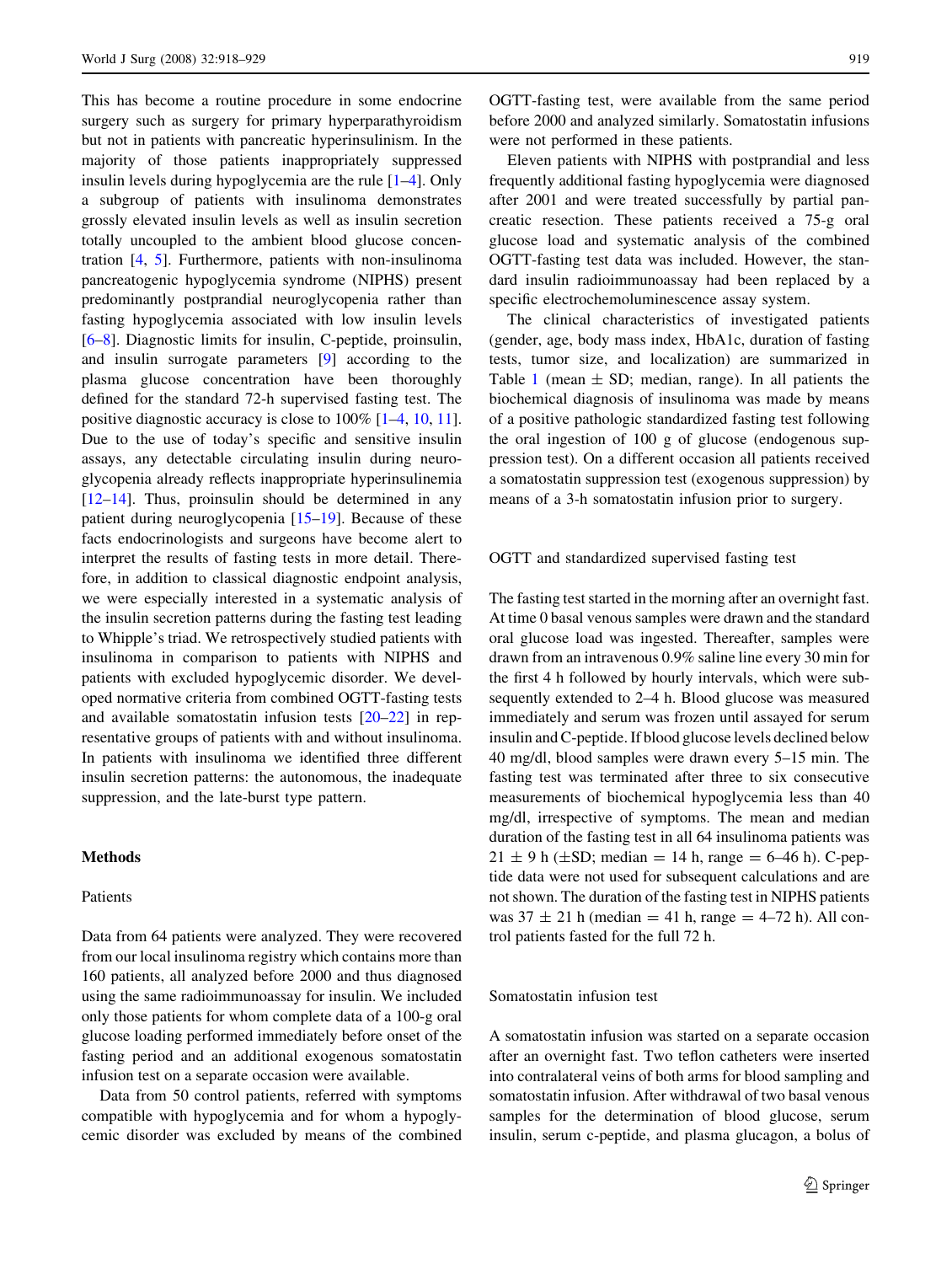<span id="page-2-0"></span>

| THE CHARGE CHARGES IS NOT THE CONTRACTED AND THE CONTRACTED AND THE CONTRACTED AND THE CONTRACTED AND THE CONTRACTED AND THE CONTRACTED AND THE CONTRACTED AND THE CONTRACTED AND THE CONTRACTED AND THE CONTRACTED AND THE CO |                    |                     |                   |                   |                  |                  |
|--------------------------------------------------------------------------------------------------------------------------------------------------------------------------------------------------------------------------------|--------------------|---------------------|-------------------|-------------------|------------------|------------------|
|                                                                                                                                                                                                                                | All insulinomas    | Type 1 autonomous   | Type 2 inadequate | Type 3 late-burst | <b>NIPHS</b>     | Control          |
|                                                                                                                                                                                                                                | $\mathcal{Z}$      |                     | 28                | $\overline{9}$    |                  | $50\,$           |
| $N$ (malignant)                                                                                                                                                                                                                |                    |                     |                   |                   |                  |                  |
| Gender (M/F)                                                                                                                                                                                                                   | 22/42              | 9/8                 | 8/20              | 6/13              | $\frac{5}{2}$    | 11/39            |
| Age                                                                                                                                                                                                                            |                    |                     |                   |                   |                  |                  |
| $(mean \pm SD)$ (years)                                                                                                                                                                                                        | $46 \pm 16$        | $43 \pm 16$         | $49 \pm 15$       | $44 \pm 16$       | $42 \pm 8$       | $39 \pm 14$      |
| (median; range) (years)                                                                                                                                                                                                        | 46 (13-76)         | 46 (13-59)          | 50 (15-76)        | 41 (16-66)        | 41 (29-56)       | $37(15-77)$      |
| BMI                                                                                                                                                                                                                            |                    |                     |                   |                   |                  |                  |
| (mean $\pm$ SD) (kg/m <sup>2</sup> )                                                                                                                                                                                           | $25.9 \pm 4.3$     | $26.2 \pm 3.5$      | $26.0 \pm 4.6$    | $25.4 \pm 4.6$    | $25.0 \pm 5.9$   | $24.1 \pm 3.6$   |
| (median; range) $(kg/m2)$                                                                                                                                                                                                      | 25.4 (16.8-38.4)   | $25.6(20.3 - 32.9)$ | 25.6 (16.8-35.1)  | 24.5 (19.7-38.4)  | 23.5 (19.1-39.4) | 22.8 (17.1-32.2) |
| Fasting test duration                                                                                                                                                                                                          |                    |                     |                   |                   |                  |                  |
| $(mean \pm SD)(h)$                                                                                                                                                                                                             | $16 \pm 9$         | $11 \pm 5$          | $16 \pm 7$        | $20\pm11$         | $37\pm21$        | 72               |
| (median; range) (h)                                                                                                                                                                                                            | $14(6-46)$         | $10(7-24)$          | $15(6-35)$        | $16(6-46)$        | 41 $(4-72)$      |                  |
| Tumor size                                                                                                                                                                                                                     |                    |                     |                   |                   |                  |                  |
| Localization (head:body:tail)                                                                                                                                                                                                  | 18/24/22           | 2/7/8               | 5/13/10           | 11/4/4            |                  |                  |
| $(mean \pm SD)$ (ml)                                                                                                                                                                                                           | $2.3 \pm 3.6$      | $2.7 \pm 2.8$       | $2.2 \pm 2.7$     | $2.0 \pm 5.0$     |                  |                  |
| (median; range) (ml)                                                                                                                                                                                                           | 1.1 $(0.1 - 22.5)$ | $1.5(0.2 - 9.4)$    | $1.2(0.2 - 8.2)$  | $0.8(0.1-22.5)$   |                  |                  |
| HbAlc                                                                                                                                                                                                                          |                    |                     |                   |                   |                  |                  |
| (mean $\pm$ SD) (%)                                                                                                                                                                                                            | $4.6 \pm 0.5$      | $4.6\,\pm\,0.5$     | $4.7\pm0.5$       | $4.3 \pm 0.4$     | $5.3 \pm 0.4$    | $5.0 \pm 0.4$    |
| Values are mean $\pm$ SD; median (range)                                                                                                                                                                                       |                    |                     |                   |                   |                  |                  |

Table 1 Clinical characteristics of 64 patients with insulinoma, 11 patients with NIPHS, and 50 control patients without hypoglycemia Table 1 Clinical characteristics of 64 patients with insulinoma, 11 patients with NIPHS, and 50 control patients without hypoglycemia

# $\underline{\textcircled{\tiny 2}}$  Springer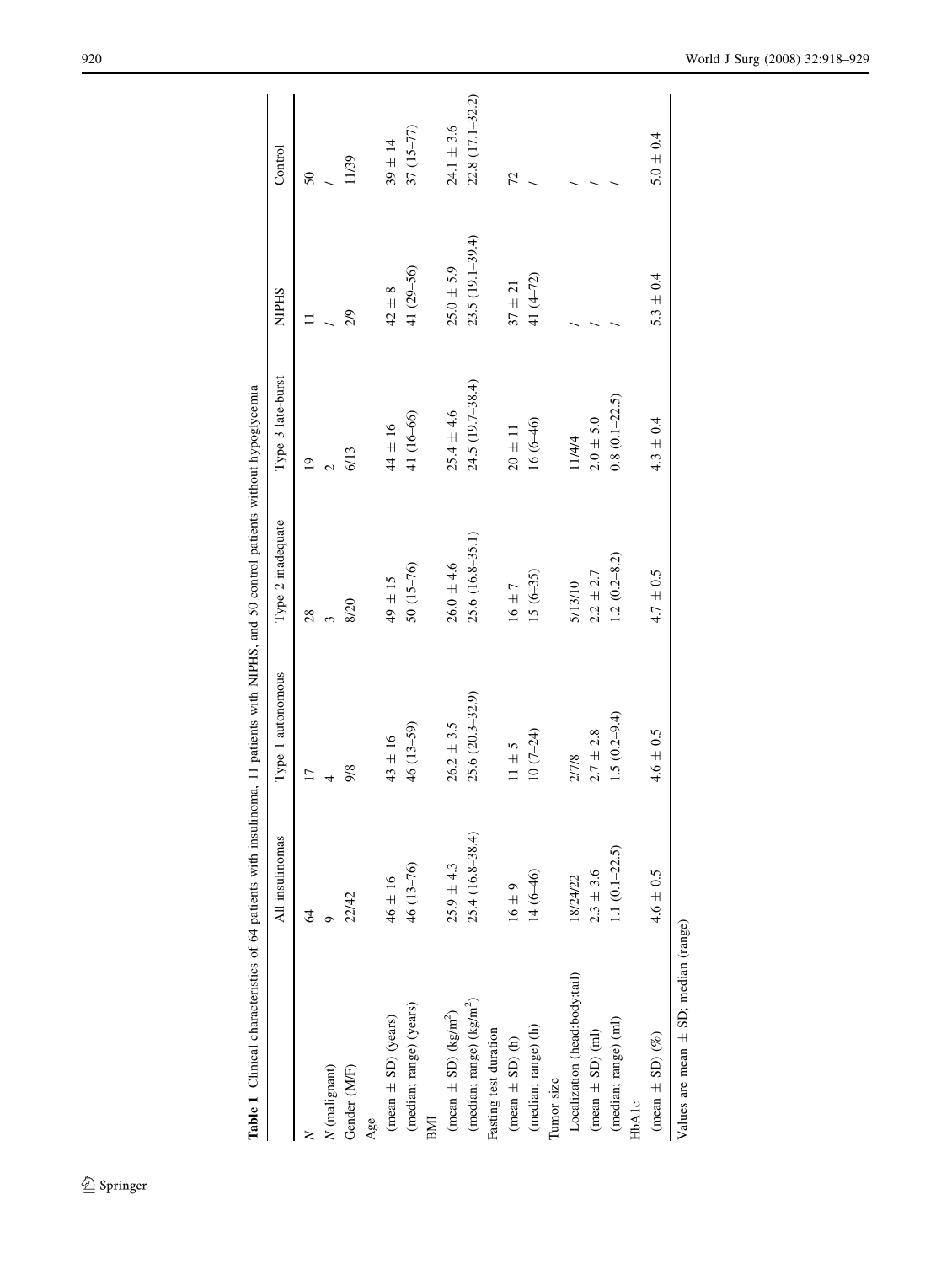<span id="page-3-0"></span>250 ug of somatostatin (synthetic somatostatin-14 acetate, Schwabe-Curamed Co., Karlsruhe, Germany) diluted in 1.0 ml of saline was injected intravenously. At the same time an infusion of  $250 \mu g/h$  of somatostatin (750  $\mu g$  diluted in 45 ml of saline with 2 ml of the patient's whole blood added) was started for 3 h by means of a motorized infusion pump. Blood samples were drawn at regular 30–60-min intervals. The test was aborted prematurely in those patients in whom blood glucose dropped below 25 mg/dl in the presence of simultaneous neuroglycopenic symptoms. A clearly detectable suppression of plasma glucagon concentrations with a brisk rebound upon termination of somatostatin infusion reflected an effective infusion of somatostatin in all patients (data not shown). C-peptide concentrations paralleled those of insulin and are not shown.

# Data evaluation

Normative data are required in order to calculate descriptive and comparable parameters of insulin secretion from combined OGTT-fasting tests. Individual insulin secretion and corresponding blood glucose curves were visually screened and showed the well-known variability of the absolute insulin concentrations and the duration of the fasting period. Three different patterns of insulin secretion emerged. In the majority of patients an elevated insulin concentration plateau of variable length was detected after the peak glucose-induced insulin secretion despite progredient development of biochemical hypoglycemia. This is the typical secretion pattern of inadequately suppressed insulin secretion in insulinoma. In a subset of these patients, however, the insulin concentration plateau after the glucose-stimulated peak was interrupted at some point by a late burst of insulin secretion. Furthermore, an obvious

Fig. 1 Schematic of normative description of insulin concentrations from OGTTfasting tests in patients with insulinoma. For details of the calculation of  $C_{ins\,bas}$ <sup>me</sup>  $C_{ins max}$  mean,  $C_{ins}$  mean,

 $C_{ins \text{ burst}}$ <sup>0</sup> refer to the subsection "Calculations" glucose-stimulated peak was not detected in 25% of the patients with clearly elevated basal insulin concentrations. In these patients constantly elevated insulin concentrations reflected autonomous insulin secretion irrespective of the prevailing blood glucose concentrations. We subsequently calculated the following criteria of insulin secretion during OGTT-fasting tests to further characterize in more detail different types of insulin secretion patterns in patients with insulinoma (see Fig. 1 for a schematic) and defined these as: (1) the autonomous insulin secretion type pattern (type 1), (2) the inadequate suppression type secretion pattern (type 2), and (3) the late-burst-like insulin secretion pattern (type 3).

## Calculations

#### Combined OGTT-fasting test

The following parameters of insulin secretion were calculated  $(Fig. 1)$ :

- a. The basal insulin concentration  $(C_{ins\,bas}^{mean})$  was calculated from two or three basal samples before oral glucose ingestion.
- b. The maximal glucose-stimulated insulin concentration  $(C_{ins max}^{mean})$  was calculated as the mean from the absolute maximum level after oral glucose ingestion, the preceding and the following insulin levels, separated by 30 min each.
- c. The mean plateau insulin concentration  $(C_{ins\ plate}^{mean})$ : Some time after the glucose-induced maximum  $(C_{ins \max}^{mean})$ , the onset of an insulin concentration plateau ( $C_{ins\text{ plat}}^0$ ) of largely variable length was identified. From subsequent individual insulin concentrations,

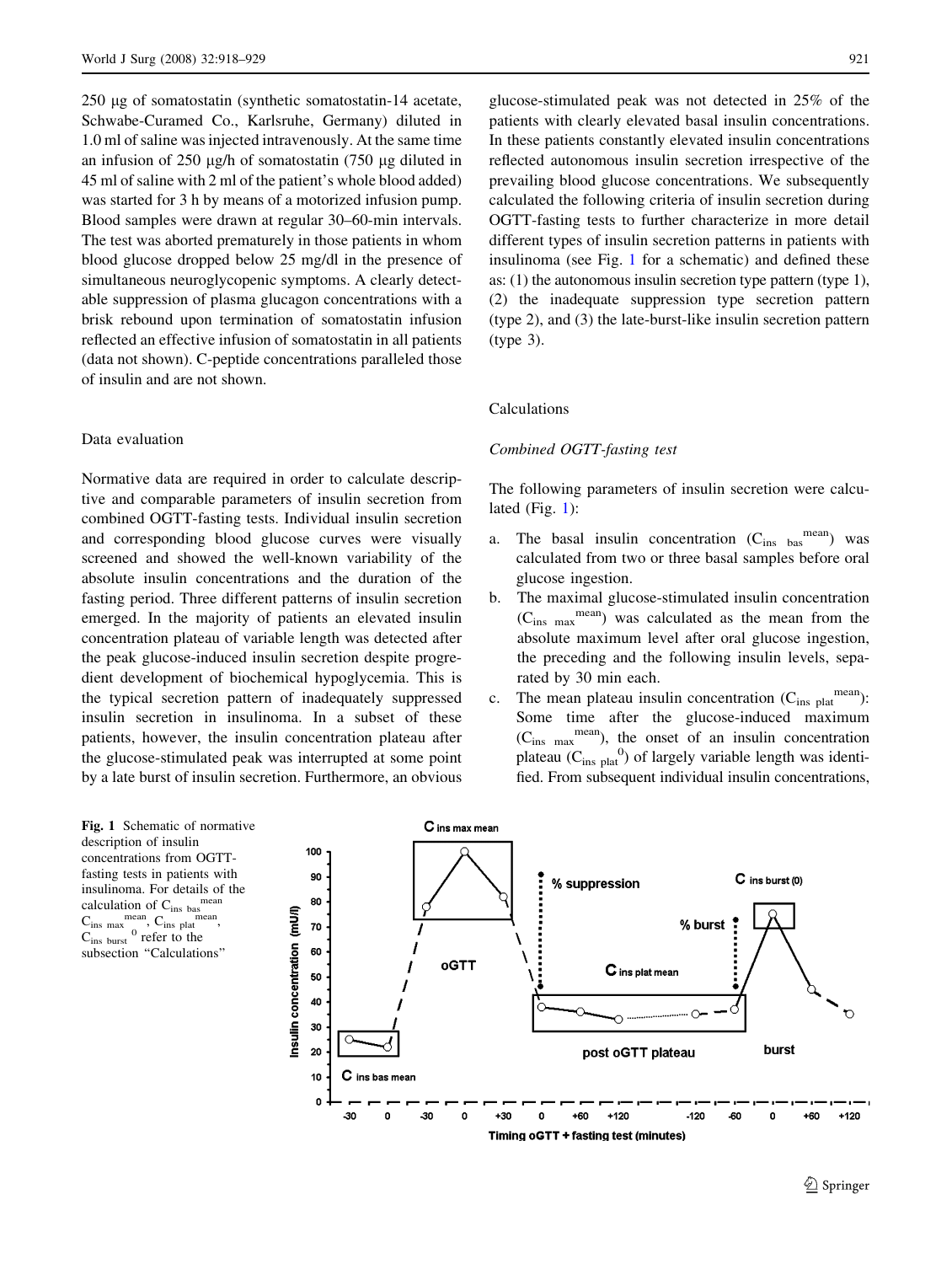<span id="page-4-0"></span>Fig. 2 Absolute normative insulin concentrations from combined OGTT-fasting tests in different insulin secretion patterns of insulinoma. Data are given as mean  $\pm$  SEM. The maximal glucose-induced insulin secretion  $(C_{ins\ max}^{mean})$ is not shown. For  $p$  values refer to Table 2



a moving average was calculated  $(C_{ins\ plat}^0, C_{ins\ plat}^{+60},$  $C_{ins\ plat}$ <sup>+120</sup>,  $C_{ins\ plat}$ <sup>+180</sup>, etc.) and an overall plateau mean value was set to 100% ( $C_{ins\text{ plat}}^{\text{mean}}$ ) (Fig. 2).

- d. Identification of a late burst of insulin concentration  $(C_{ins \text{ burst}}^0)$ : A secretory burst of insulin secretion was identified and defined when the insulin concentration between two measurements during the plateau phase increased by at least 50% above  $C_{ins\ plant}$ <sup>mean</sup>. Such a peak became  $C_{ins \text{ burst}}^0$ .
- e. The percentage increase of late-burst insulin secretion was calculated as the ratio of the burst  $(C_{ins \text{ burst}}^0)$  and the mean plateau insulin concentration  $(C_{ins\ plant}^{mean})$ .

By means of mathematical normative description the autonomous secretion pattern type 1 was found in 17 patients (27%). In these patients insulin suppression from the peak glucose-induced maximum to the mean plateau concentration was less than 50% and no significant burst greater than 150% of  $C_{ins\ plate}$ <sup>mean</sup> was detected during the plateau phase. In the majority of patients (73%,  $N = 47$ ), typical inadequate, incomplete suppression after the glucose-induced peak was evident. These patients could be separated into a group of 28 patients (44%) with the true inadequate suppression type 2 secretion pattern without any significant burst secretion as defined in ''Calculations'' subsection above. In a subset of these patients  $(N = 19,$ 30%), inadequate suppression was interrupted by a true significant burst (late-burst secretion pattern type 3) which exceeded the mean plateau concentration by more than 50%.

# Somatostatin test

The following parameters of insulin secretion were calculated from the basal insulin secretion before onset of somatostatin infusion  $(C_{ins, som}^{bas})$ :

- a. the insulin concentration at the end of somatostatin infusion  $(C_{ins som}^{180})$ ,
- b. the suppression rate of insulin concentration induced by somatostatin as the percentage of  $C_{ins\; som}^{180}/C_{ins\; som}^{bas}$ .

# Analytical methods

Blood glucose levels were measured immediately with a Beckman Glucose Analyzer (Beckman Instruments Inc., Fullerton, CA, USA), which in 2001 was replaced by the HemoCue Glucose Analyzer (glucose dehydrogenase method; HemoCue AB, Aengelholm, Sweden).

Because all patients with an insulinoma as well as the control subjects were diagnosed before the year 2000, it was assured that the reported radioimmunoassay data were comparable. Serum insulin concentrations were assayed by radioimmunoassay (RIA) (RIA100, Phadebas Co., Uppsala, Sweden, distributed in Germany by Pharmacia Co., Erlangen, Germany). Precision was 13% for low (3 mU/L) and 5% for high (90 mU/L) serum levels. The intra-assay coefficient of variance (CV) was 9% and the limit of detection was 3 mU/L. Recovery (1.5–60 mU/L added) was 96% (CV = 9%) and linearity was 99% (CV = 5%). Cross-reactivity with human proinsulin was 40% and less than 0.2% with C-peptide. The normal fasting range of the insulin assay in normal subjects was 4–10 mU/L.

Serum C-peptide (RIAgnost HC-Peptid, Behring-Werke, Marburg, Germany) and plasma glucagon concentrations (Linco Res. Inc., St.Charles, MO, USA) were assayed by means of standard commercial RIA kits.

Serum insulin concentrations in patients with NIPHS diagnosed after 2001 were measured by means of a specific electrochemoluminescence immunoassay (ECLIA) run on a modular immunoanalyzer E170 (Elecsys Insulin®, Roche Diagnostics Co., Mannheim, Germany) without any proinsulin crossreaction.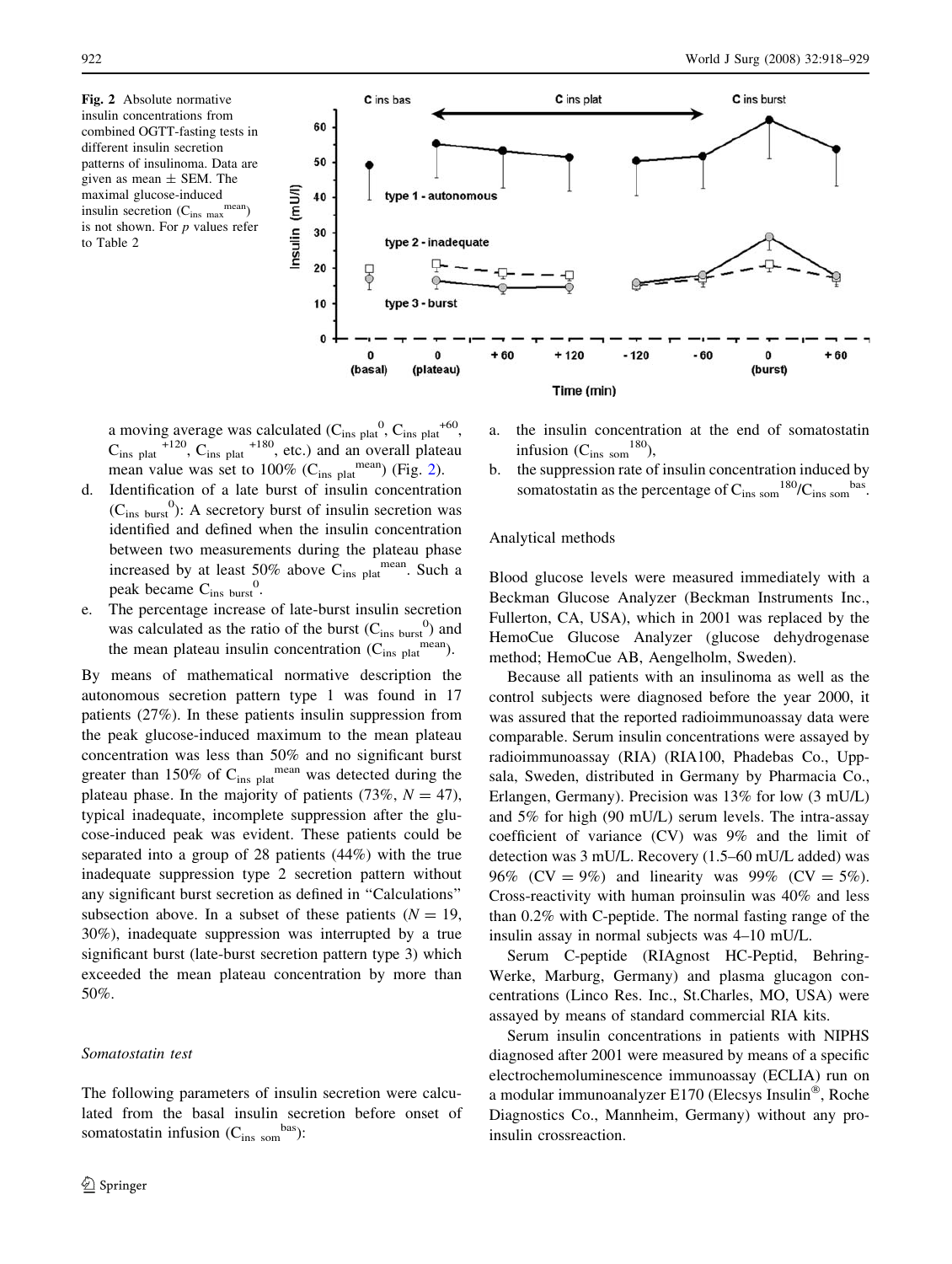#### <span id="page-5-0"></span>Statistical methods

The unpaired two-sided  $t$  test with the assumption of heterogeneous variances (Microsoft Excel functions) was used for statistical analysis. P values of 0.05 were chosen to detect statistically significant results. Data are given as mean  $\pm$  SD and, when appropriate, as median (range). Mean  $\pm$  SEM are used in the figures.

# **Results**

According to calculated normative data of insulin secretion during a standardized supervised OGTT-fasting test, three different types of insulin secretion patterns were identified. The characteristics of the patients are summarized in Table [1](#page-2-0). No significant differences were seen between the secretion patterns with respect to the median of age (46 years; range = 13–76 years), BMI (25.4 kg/m<sup>2</sup>; range = 16.8–38.4 kg/m<sup>2</sup>), duration of fasting test (14 h; range = 6–46 h), HbA1c (4.6  $\pm$  0.5%), and tumor size  $(1.1 \text{ ml}; \text{range} = 0.1 - 22.5 \text{ ml})$ . Patients with insulinoma were older and more obese compared with the control group (median age =  $37$  years, range =  $15-77$  years; BMI = 22.8 kg/m<sup>2</sup>, range = 17.1–32.2 kg/m<sup>2</sup>). Age, gender, and female preponderance were no different in the group of NIPHS patients (median age  $= 41$  years, range = 29–56 years; BMI = 23.5 kg/m<sup>2</sup>, range = 19.1– 39.4 kg/m<sup>2</sup>).

A malignant insulinoma with liver and/or lymph node metastases was seen in nine patients (15%) with no predominant preference in any of the secretion pattern groups. The tumors of all patients were evenly distributed over the regions of the pancreas. However, autonomous type 1 tumors were rare in the head, but mostly found in the body or tail. In contrast, late-burst type 3 tumors were predominantly found in the head. The body and tail of the pancreas comprised most of the inadequate suppression type 2 tumors (Table [1\)](#page-2-0).

#### Insulin concentrations during OGTT-fasting tests

The most elevated basal insulin concentrations  $(C_{ins\,bas})$ were seen in the autonomous type 1 pattern  $(49 \pm 41)$ mU/L), being significantly higher compared with type 2 and type 3 secretion patterns. The basal insulin concentrations of these two patterns were less than one half of the type 1 pattern (20  $\pm$  14 and 17  $\pm$  12 mU/L), but still two to three times higher than in control patients  $(8 \pm 4 \text{ mU/l})$ and in patients with NIPHS  $(5 \pm 3 \text{ mU/L};$  Table 2). Maximal glucose-stimulated insulin concentrations  $(C_{ins \, max})$ were not significantly different among the three groups of

|                                                        | Type 1 ( $N = 17$ ) | [ype 2 ( $N = 28$ ) | $p$ vs. $1^{\text{a}}$ | Type 3 ( $N = 19$ ) | $p$ vs. 1         | Control ( $N = 50$ ) | NIPHS $(N = 11)$ |
|--------------------------------------------------------|---------------------|---------------------|------------------------|---------------------|-------------------|----------------------|------------------|
| OGTT-fasting test                                      |                     |                     |                        |                     |                   |                      |                  |
| $\mathbf{C}_\mathrm{ins\ bas}\ (\mathrm{mUL})$         | 49.2 $\pm$ 40.9     | $20.0 \pm 13.9$     | 0.0012                 | $17.0 \pm 12.4$     | 0.0031            | $8.1 \pm 4.5$        | $4.9 \pm 2.9$    |
| $C_{ins\ max}^{\ \ \rm mean}$ (mU/L)                   | $96.1 \pm 62.5$     | $99.4 \pm 74.3$     | n.s.                   | $95.4 \pm 66.8$     | n.s.              | $103.7 \pm 67.1$     | $107.2 \pm 69.0$ |
| $C_{ins \, max}$ / $C_{ins \, bas}$ (factor)           | $2.3 \pm 0.9$       | $6.4 \pm 6.0$       | 0.008                  | $6.9 \pm 6.6$       | 0.008             | $13.7 \pm 8.8$       | $26.6 \pm 24.5$  |
| $\mathbf{C}_\mathrm{ins~plat}^{mean}$ (mU/L)           | $54.1 \pm 43.1$     | $8.0 \pm 9.1$       | 0.0001                 | $15.9 \pm 7.8$      | 0.0009            | $4.4 \pm 1.5$        | $3.2 \pm 1.3$    |
| Suppression ratio                                      |                     |                     |                        |                     |                   |                      |                  |
| $C_{ins max} / C_{ins part}$ (%)                       | $41.3 \pm 18.7$     | $73.4 \pm 17.1$     | 0.0001                 | $75.8 \pm 19.0$     | 0.0001            | $94.4 \pm 2.7$       | $96.3 \pm 2.2$   |
| $\mathbf{C}_{ins\ burst}^{\mathbf{0}}\ \mathrm{(mUL)}$ | $61.9 \pm 45.0$     | $21.1 \pm 10.9$     | 0.0001                 | $28.7 \pm 16.1$     | 0.0049            |                      |                  |
| $C_{ins\ burst}$ / $C_{ins\ plat}$ (%)                 | $116 \pm 18$        | $17 \pm 15$         | n.s.                   | $184 \pm 41$        | p vs. 2/1 0.00001 |                      |                  |
| Median (range) (%)                                     | $123(68 - 143)$     | $17(86-145)$        |                        | 178 (149-315)       |                   |                      |                  |
| BG bas (mg/dl)                                         | $48 \pm 17$         | $51 + 19$           |                        | $61 + 18$           | p vs 2/1 0.042    | $80 \pm 9$           | $72 \pm 12$      |
| BG low (mg/dl)                                         | $32 \pm 6$          | $28 \pm 8$          |                        | $30 \pm 7$          |                   | $48 \pm 9$           | $38 \pm 10$      |

 $\sim$ 

Exact p values calculated for statistically significant differences of secretion type 2 and type 3 versus type p values calculated for statistically significant differences of secretion type 2 and type 3 versus type 1

a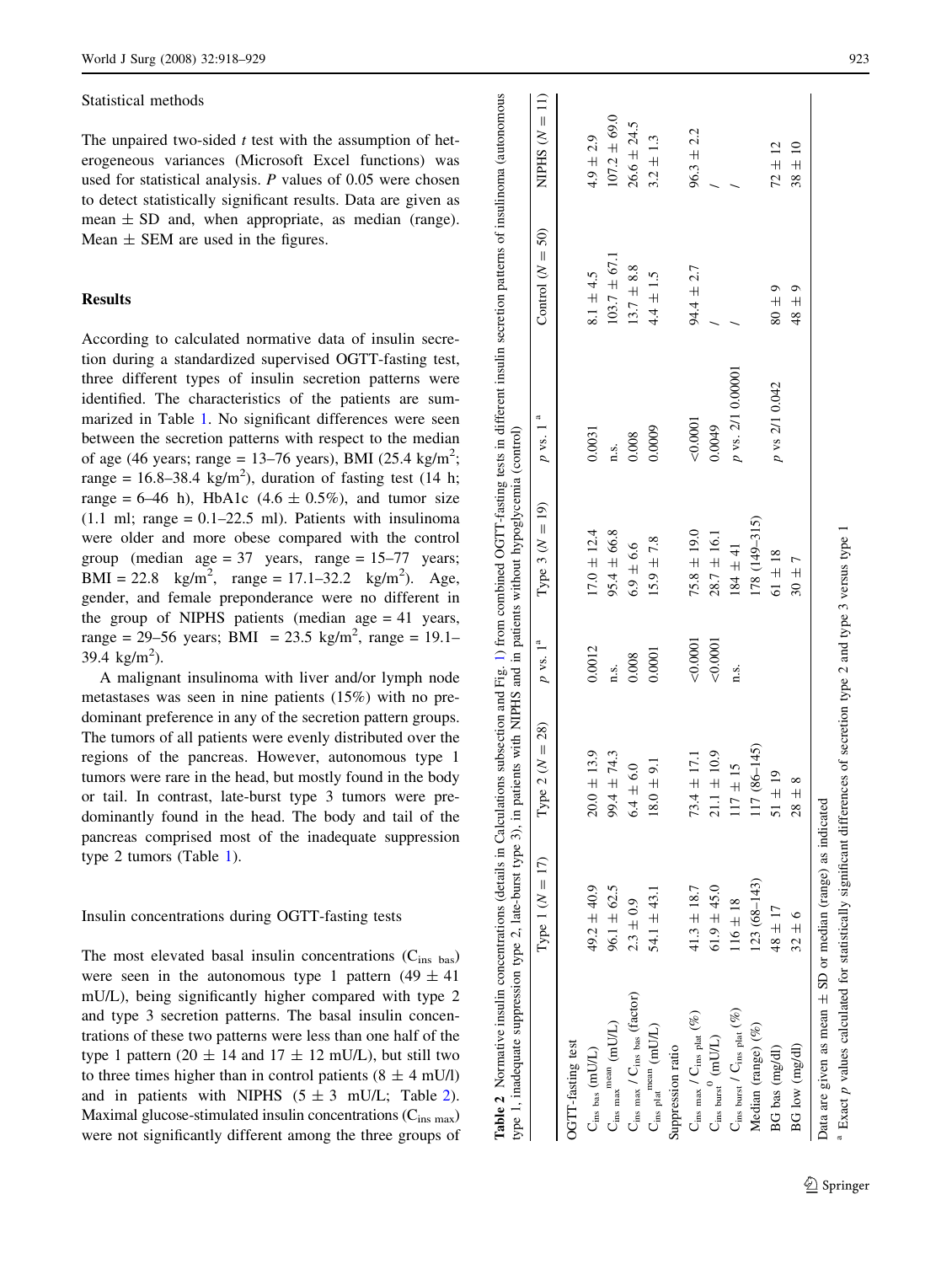patients with insulinoma and compared with control patients and patients with NIPHS. Dependent upon the magnitude of the basal insulin concentrations, the mean ratio of the maximal glucose-stimulated insulin concentrations above basal levels was a factor of 2 in the autonomous type 1 pattern compared with a factor of 6–7 in both of the other patterns of insulin secretion. In control subjects a factor of 14 and in patients with NIPHS a factor of 27 was found. Likewise, the suppression rate of  $C_{ins, max}$ to  $C_{ins}$  mean (Table [2](#page-5-0)) was only 41% in type 1 patients and significantly lower ( $p < 0.0001$ ) compared with 73% in the type 2 pattern and 76% in the type 3 pattern. The suppression rate was 94% in control subjects and 96% in patients with NIPHS.

The absolute insulin concentrations are shown in Figure [2](#page-4-0) for all three groups of secretion patterns. The figure includes the basal  $(C_{ins\,bas})$  and the plateau phases from its onset at time 0 ( $C_{ins\text{ plat}}^0$ ), with a moving average at hourly intervals  $(C_{ins\text{ plat}})$  until the onset of the burst secretion  $(C_{ins\_burst}^0)$ . The glucose-stimulated maximum  $(C_{ins max})$  is not shown. Continuously elevated mean insulin concentrations of 50–60 mU/L are seen during the entire fasting test in patients with the autonomous type 1 pattern. At  $C_{ins \text{ burst}}^0$  the increase seen in patients with the late-burst type 3 pattern (29  $\pm$  16 mU/L) reflects a near doubling of the plateau insulin concentration with a calculated  $C_{ins}$ mean of  $16 \pm 8$  mU/L (Table [2\)](#page-5-0). In both, the type 2 inadequate suppression pattern and the type 1 autonomous pattern the corresponding values at  $C_{ins \text{ burst}}^0$  of  $21 \pm 11$ mU/L and  $62 \pm 45$  mU/L were not significantly increased above the calculated mean plateau concentrations  $(C_{ins})$  $_{\text{plat}}^{\text{mean}}$ ) because no individual bursts as defined were seen in the profiles of individual patients.

The ratios of insulin concentrations in relation to the mean plateau insulin concentrations  $C_{ins}$   $_{\text{black}}^{\text{mean}}$  set to

100% are shown in Figure 3 for the inadequate suppression type 2 pattern and the late-burst type 3 pattern. Although similar in magnitude with regard to absolute levels of  $C_{ins}$  $_{\text{bas}}$  and  $\text{C}_{\text{ins plat}}$ , in the late-burst type 3 secretion pattern a doubling of the mean plateau at  $C_{ins}$  by a mean  $84 \pm 41\%$  increase above plateau levels is seen  $(\Delta = 12.9 \pm 10.6 \text{ mU/L})$ . In the type 2 secretion pattern no such bursts were detected with a calculated maximal increase above plateau levels of  $17 \pm 15\%$  ( $\Delta = 3.1 \pm 3.5$ mU/L). This magnitude was similarly seen in the type 1 pattern (not shown) with a calculated increase of  $16 \pm 18\%$  ( $\Delta = 6.2 \pm 5.8$  mU/L).

Insulin concentrations during somatostatin infusion

Comparable ranges of the basal insulin concentrations in all three groups of insulin secretion patterns were found at baseline before onset of somatostatin infusions (Table [3](#page-7-0)). The resistance of insulin suppression to physiologic suppressive maneuvers such as fasting seen in patients with the autonomous type 1 secretion pattern was similarly evident during exogenous suppression by means of somatostatin infusion. In the type 1 secretion pattern the mean and the final insulin concentrations during and after somatostatin infusion decreased by 25% from mean 54 mU/L to mean 37 mU/L (Table [3\)](#page-7-0). This suppression was comparable to the rate of 41% suppression induced by fasting after glucose-induced stimulation. In contrast, patients with type 2 and type 3 secretion patterns during fasting tests showed significantly lower basal insulin concentrations of mean 24 mU/L and mean 16 mU/L, which were suppressed to values near 6 mU/L by 56% ( $p = 0.0004$  vs. type 1) and to 5 mU/L by  $64\%$  ( $p < 0.0001$  vs. type 1) at the end of somatostatin infusions as summarized in Table [3](#page-7-0). The



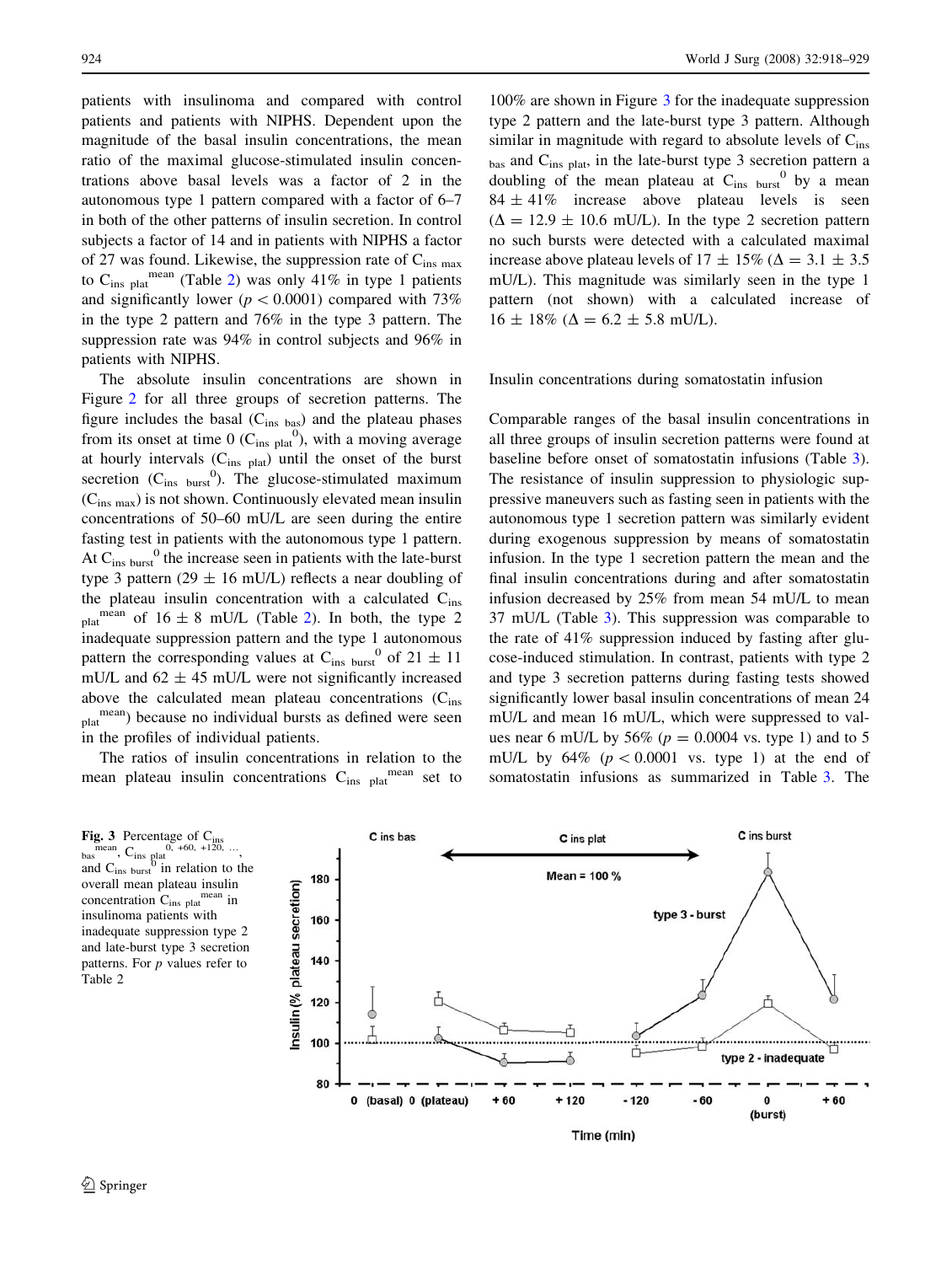|                                                                    | Type 1 $(N = 17)$ | Type 2 $(N = 28)$ | $p$ vs. 1 <sup>a</sup> | Type 3 $(N = 19)$ | $p$ vs. 1 $a$ |
|--------------------------------------------------------------------|-------------------|-------------------|------------------------|-------------------|---------------|
| $C_{ins, som}$ <sup>bas</sup> (mU/L)                               | $53.6 \pm 44.4$   | $23.6 \pm 23.1$   | 0.005                  | $16.4 \pm 9.5$    | 0.001         |
| $C_{ins~som}^{180}$ (mU/L)                                         | $37.4 \pm 32.5$   | $5.9 \pm 3.6$     | 0.0002                 | $5.3 \pm 4.2$     | 0.0027        |
| Suppression ratio                                                  |                   |                   |                        |                   |               |
| $C_{ins, som}$ <sup>bas</sup> / $C_{ins, som, som}$ <sup>180</sup> | $25.5 \pm 18.5$   | $55.7 \pm 26.7$   | 0.0002                 | $63.6 \pm 18.8$   | < 0.0001      |
| $BG$ bas $(mg/dl)$                                                 | $49 \pm 13$       | $54 \pm 22$       | n.s.                   | $58 \pm 16$       | n.s.          |
| BG som $(180)$ (mg/dl)                                             | $35 \pm 11$       | $64 \pm 43$       | 0.0031                 | $77 + 34$         | 0.001         |

<span id="page-7-0"></span>Table 3 Insulin and blood glucose concentrations during a 3-h somatostatin infusion in different insulin secretion patterns of insulinoma (autonomous type 1, inadequate suppression type 2, late-burst type 3)

Values are mean  $\pm$  SD

 $a$  Exact p values calculated for statistically significant differences of secretion type 2 and type 3 versus type 1

absolute levels of insulin concentrations during somatostatin infusions for all three different types of insulin secretion patterns are shown in Figure 4. Because of the magnitude of nearly suppressed insulin concentrations, significant differences could not be detected between type 2 and type 3 secretion patterns.

As expected from the insulin concentrations, differences in the course of blood glucose concentrations during somatostatin infusions were detected and are shown in Table 3. Because plasma glucagon concentrations (not shown) were evenly suppressed in all patients, the blood glucose concentrations in autonomous type 1 patients decreased from a basal level of  $49 \pm 13$  mg/dl well into the hypoglycemic range of  $35 \pm 11$  $35 \pm 11$  $35 \pm 11$  mg/dl (Fig. 5). These glucose levels were significantly lower compared with increasing blood glucose concentrations in the late-burst type 3 patients (77  $\pm$  34 mg/dl), with the highest insulin suppression rates during somatostatin infusions and in patients with inadequate suppression type 2 (64  $\pm$  43 mg/dl).

#### Discussion

Pancreatic insulinoma—the most frequent, functionally active neuroendocrine tumor of the gastrointestinal tract is a unique tumor as evident from its clinical and biochemical secretory characteristics. In contrast to other neuroendocrine GEP tumors such as gastrinoma, glucagonoma, or vipoma, an insulinoma is benign in 85–90% of patients, and, except for the rare malignant insulinoma and MEN1-associated tumors, patients are usually cured after surgery. The tumor in most patients is small, most often less than 2 cm in diameter, and frequently positive imaging results are not achieved. The secretory behavior of insulinomas is different from other GEP tumors. The diagnosis of a functionally active GEP tumor is suspected on the grounds of well-described clinical syndromes, e.g., ZES, WDHA syndrome, or the glucagonoma syndrome. Based upon the patient's history and individual symptoms, the diagnosis is biochemically established upon demonstration



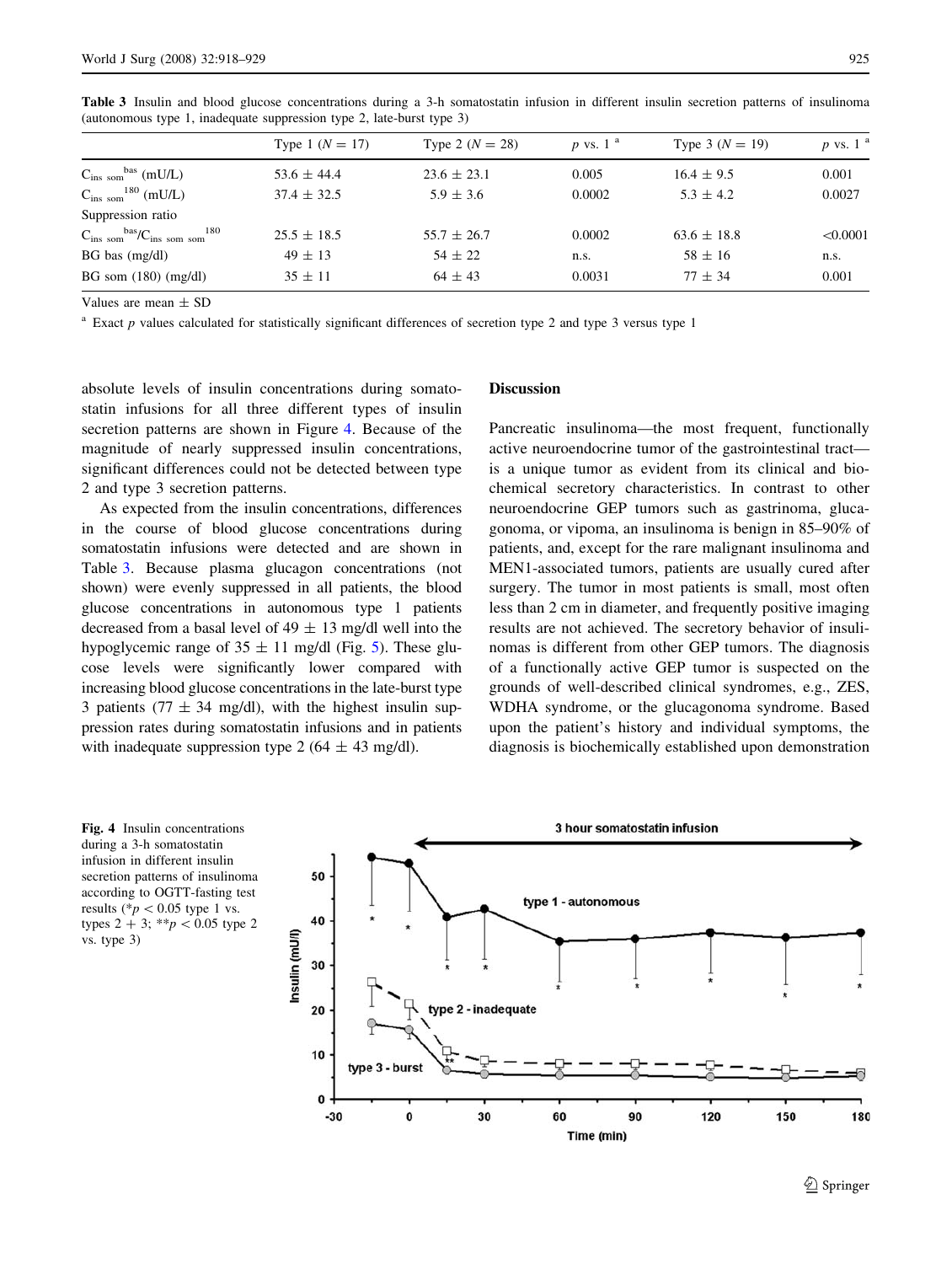<span id="page-8-0"></span>Fig. 5 Blood glucose concentrations during a 3-h somatostatin infusion in different insulin secretion patterns of insulinoma according to OGTT-fasting test results (\* $p < 0.05$  type 1 vs. type 3; \*\*p  $0.05$  type 1 vs. type 2)



of grossly elevated circulating hormone levels in the range of several hundred to several thousand units as pg/ml. Classical suppression tests are not required and not well established.

In patients with insulinoma a positive diagnosis is rarely associated with grossly exaggerated basal insulin levels independent of the prevailing blood glucose concentration. This is due to the tight coupling between blood glucose and circulating insulin levels. Physiologically, the insulin concentration changes briskly during the immediate postprandial state and the late postabsorptive state by a factor of 10–20 or even more. In patients with autonomous insulin secretion, a constantly elevated secretion rate would cause fasting and/or spontaneous hypoglycemia as a result of the failure to shut off insulin scerection. Likewise, glucose-unresponsive insulin secretion with insufficient postprandial insulin release in response to a meal or an oral glucose load would cause early hyperglycemia in patients with autonomous insulin secretion.

Proof of biochemical hypoglycemia with simultaneous inadequate and incomplete insulin suppression is regularly required in all patients with insulinoma as the basis of any surgical intervention. The supervised fasting test has been established as the standard endogenous suppression test for insulinoma [[1,](#page-10-0) [2,](#page-10-0) [4](#page-10-0), [11,](#page-10-0) [23\]](#page-10-0). Over the decades thresholds and cutoff values have been developed and amended to prove or discard the diagnosis of insulinoma in the presence of hypoglycemia [[1,](#page-10-0) [4\]](#page-10-0). The fasting test, however, does not investigate the physiologic postprandial stimulation of insulin secretion and, more important, its subsequent suppression during the postabsorptive phase. Reluctance to routinely combine a glucose load or a test meal with the fasting test may be due to the notion that postprandial hypoglycemia may not be a real disease per se except for reactive adaptations as found in insulin-resistant obesity, early type-2 diabetes, or after gastric surgery [\[24](#page-10-0)]. Since description of the first patients with NIPHS [\[6–8](#page-10-0)] and the characteristic postprandial neuroglycopenia, the diagnostic workup of patients with a suspected hypoglycemic disorder has changed. We recently reported [[8\]](#page-10-0) that these patients also may demonstrate late fasting hypoglycemia, typically associated with detectable insulin levels that are inappropriately elevated in the presence of true biochemical hypoglycemia. To manage difficult diagnostic situations, Service [\[9](#page-10-0)] proposed additional criteria as insulin surrogates in insulinoma such as plasma  $\beta$ hydroxybutyrate, plasma free fatty acids, and the plasma glucose response to intravenous glucagon at the end of the prolonged fast.

Based on these considerations, we questioned whether we could retrospectively detect typical insulin secretion patterns in patients with insulinoma. We analyzed the data from combined OGTT-fasting tests, the classical endogenous suppression test. Furthermore, we evaluated data from an exogenous suppression test, the somatostatin infusion test. We found three distinct insulin secretion patterns derived from basic data such as the insulin concentration during the combined OGTT-fasting test. The patterns of insulin secretion during endogenously induced suppression were paralleled by similar patterns of exogenous suppression induced by somatostatin infusion and the entire range from virtual resistance to almost near-normal complete suppression was found.

The autonomous type 1 secretion pattern with blunted glucose-induced stimulation of insulin secretion clearly demonstrated the most elevated insulin concentrations which were incompletely suppressed by either fasting (41%) and/or somatostatin (26%). On the other hand, in the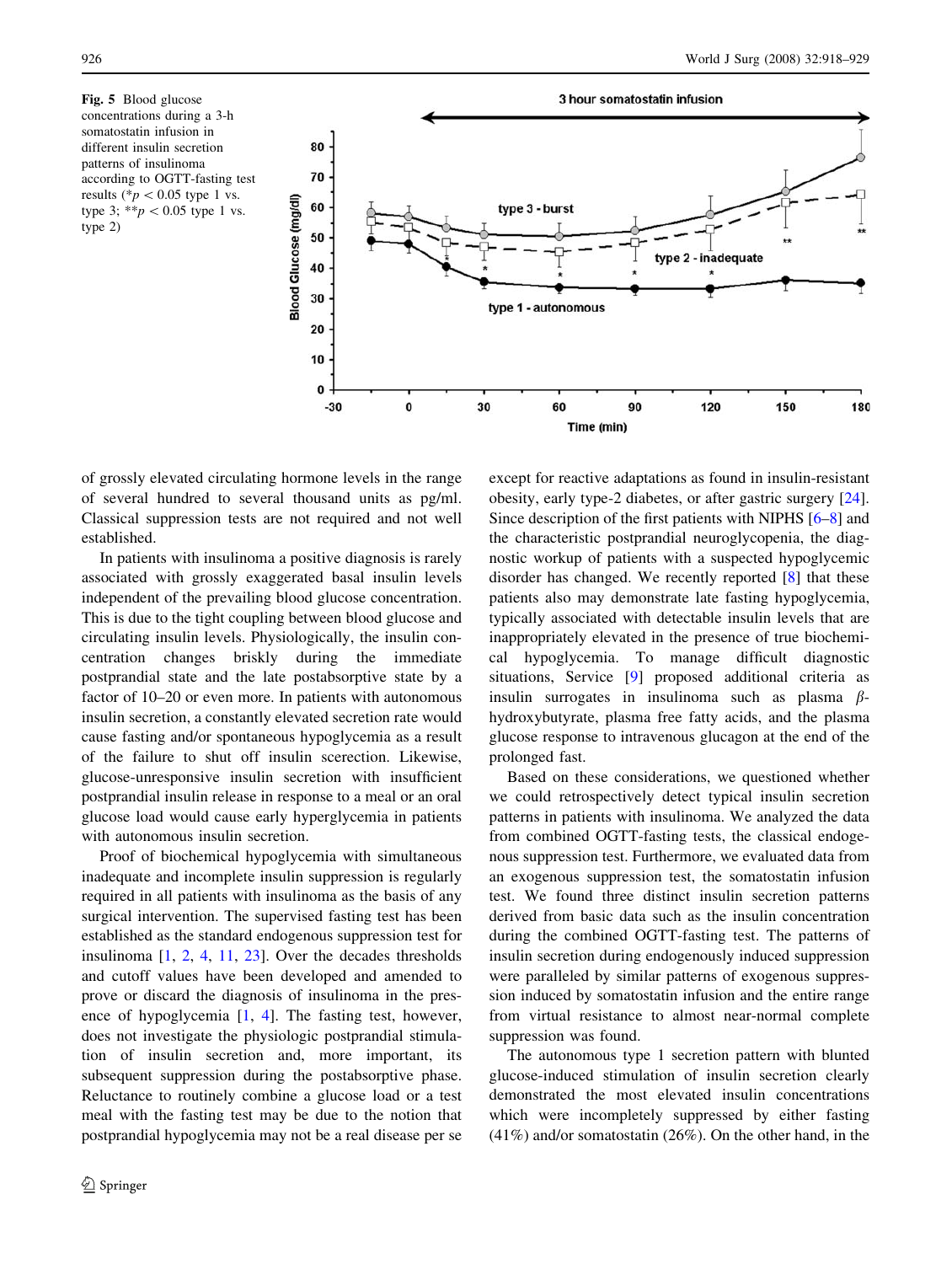majority of patients (inadequate suppression type 2 and late-burst type 3), maximal glucose-induced insulin concentrations were suppressed by nearly 75% during the fasting period but were still inadequately elevated during the postglucose plateau phase until termination of the fasting test in the presence of true biochemical hypoglycemia. In a subgroup of these patients (type 3 late-burst pattern), a burst evident from a mean near doubling of the mean plateau insulin concentration was detected at some point during the late phase of the fasting test. By definition a burst was considered to be significant only if the increase in insulin concentration was greater than 50% of the calculated mean plateau level in order to group the patient into the burst pattern. These two groups of patients with insulinoma (type 2 and type 3) were similarly sensitive to near complete inhibition by somatostatin (suppression rates of 56% and 64%, respectively) into the range of 5 mU/L, with an established detection limit of the insulin radioimmunoassay used at 3 mU/L. Hence, during somatostatin infusions the blood glucose concentrations rose to levels well above the basal level which was in contrast to rapid development of neuroglycopenic symptoms in autonomous type 1 patients. Lack of a suppressive action of somatostatin in these latter insulinomas could not be explained with an insufficient dose of the infusion rate which was 100 times the dose necessary to mimick physiologically induced somatostatin concentrations in plasma [[20,](#page-10-0) [21](#page-10-0)]. We do not promote the use of routine intravenous somatostatin infusions during the diagnostic workup of individual insulinoma patients. The response to exogenous somatostatin, however, endorses the validity of identified different insulin secretion patterns in response to endogenous suppression by means of fasting.

Immediate clinical implications regard intraoperative monitoring of circulating insulin concentrations [\[5](#page-10-0), [25–27](#page-10-0)]. Only in the minority of patients (25% of our patients) with the typical autonomous type 1 secretion pattern and unregulated, continuously elevated insulin concentrations can a decrease of insulin secretion after removal of a tumor be expected. In the majority of patients with inadequate suppression or late-burst patterns, however, the true and relevant circulating insulin levels are likely to be masked during the conditions of general anesthesia, with fluctuations of the glycemia and possible fluid administrations containing glucose, lactate, or catecholamines.

Our description of distinguishable insulin secretion patterns may represent the phenotypical expression of reported differences at the ultrastructural level [\[28](#page-10-0), [29](#page-10-0)]. Three decades ago, Creutzfeldt et al. [[28](#page-10-0)] published obvious ultrastructural characteristics with respect to the presence or absence of typical and atypical secretory granula in tumor cells of 30 insulinomas. A classification into four different types of insulinoma (types I–IV) was proposed. This classification was later modified by Berger et al. [[29\]](#page-10-0) who investigated insulinoma tissues of 12 patients with the differentiation of two subtypes based on morphologic and functional criteria. A trabecular arrangement of tumor cells was associated with typically granulated B cells, a moderate elevation of proinsulin-like material extractable from the tumor, and an almost complete in vivo suppressibility of circulating insulin by somatostatin and diazoxide infusions. On the other hand, medullary arrangement of tumor cells was associated with poorly granulated B cells, atypically granulated secretory cells, increased extractable proinsulin-like material, and virtual resistance to somatostatin infusions. Despite evident heterogeneity of human insulinomas at the histologic, ultrastructural, and functional secretory levels, the molecular or genetic basis of the oncogenesis of sporadic insulinoma and its transformation into a malignant insulinoma is poorly understood. Only in patients with multiple endocrine neoplasia (MEN1) and related insulinoma has the detection of the tumor suppressor gene or its absence through mutations led to a more detailed understanding of the pathogenesis [\[30](#page-10-0)].

In most nonendocrine cells translated proteins are continuously transported to the cell membrane by bulk flow mechanisms, the constitutive pathway [[31\]](#page-10-0) of protein secretion. Endocrine cells, however, have adopted a complex regulated pathway [\[32](#page-10-0)] with involvement of regulatory signaling peptides (SNAPs), vesicular recognition surface proteins, and plasma membrane fusion proteins with receptor function (SNAREs). Heterogeneity of the secretorial behavior of insulinomas can be to the result of several factors and potential sites of defects such as (1) disturbance of the cycles controlling cell growth, proliferation, and apoptotic cell death [[33\]](#page-10-0); (2) an overexpression of oncogenes causing transformation of normal B cells into hyperplastic and abnormal insulin-producing tumor cells [\[34](#page-10-0)]; (3) aberrations in the expression of somatostatin receptors as a regulatory factor of insulin secretion; (4) aberrations in the secretory pathway of insulin due to alterations in the formation and fusion of secretory granula [\[35–38](#page-11-0)]; (5) lack of appropriate glucose-sensing devices such as the absence of GLUT2 transcripts [[39\]](#page-11-0). However, endocrine tumor cells with contained hormone secretion may have lost the complex expression of the machinery needed for regulated hormone release. Thus, multiple mechanisms could be malfunctional in endocrine tumor cells and hence provide the basis for a heterogeneous phenotypical expression of the secretory behavior of typically welldifferentiated insulinomas.

Experienced centers that treat a considerable number of patients with hypoglycemic disorders usually are aware of a likely insulinoma when insulin concentrations are rather low but clearly detectable despite the presence of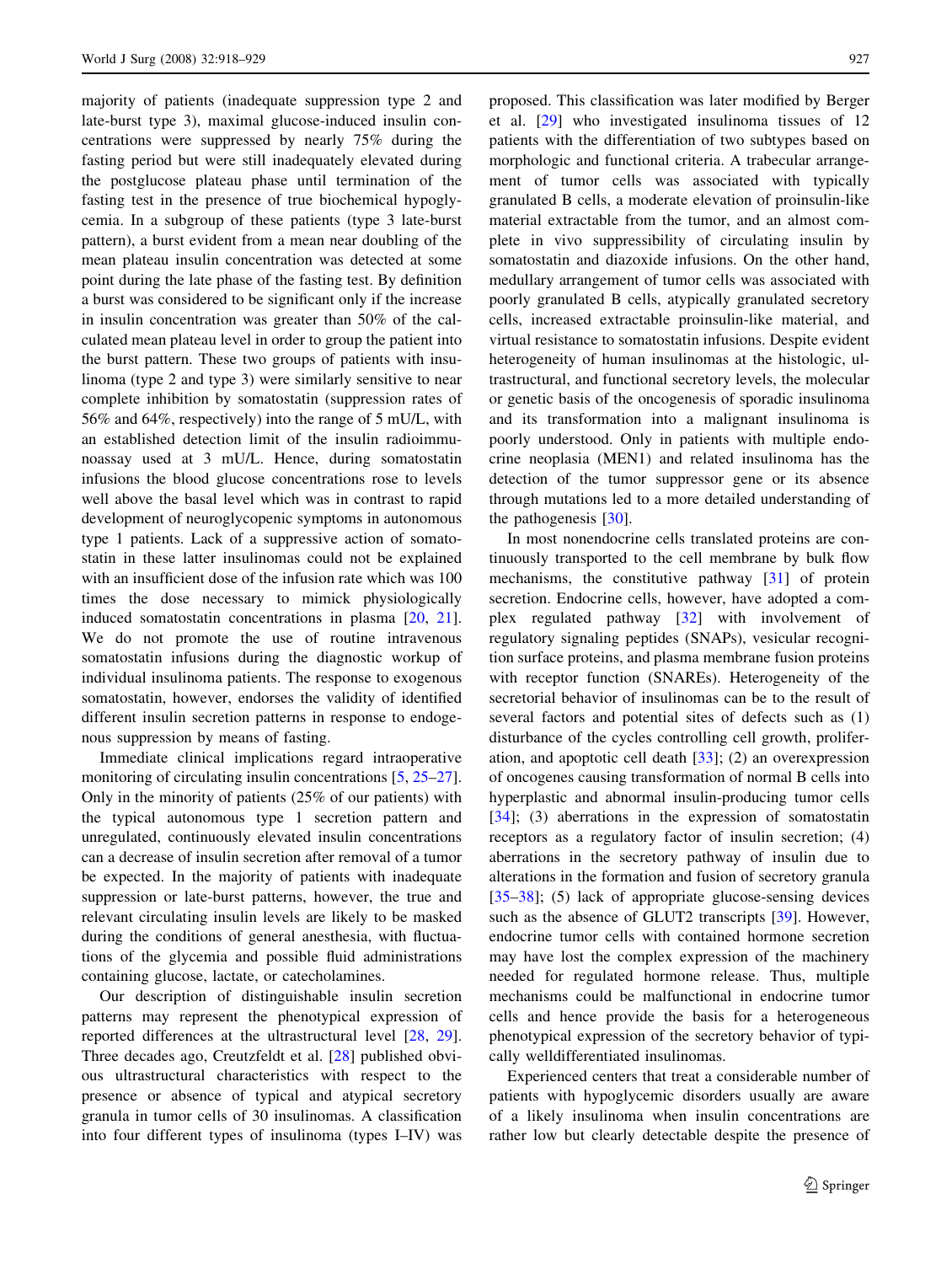<span id="page-10-0"></span>biochemical hypoglycemia. Predominant circulating proinsulin, rapid removal of insulin through the first pass across the liver, or sporadic insulin hypersecretion of the tumor may be possible reasons. Our normative criteria derived from combined OGTT-fasting tests suggest the existence of three typical different insulin secretion patterns with differentiation of true autonomous insulin secretion, inappropriately suppressed insulin secretion, and sporadic burst-like insulin secretion. These do not challenge the criteria developed for the standard fasting test used in the diagnosis of hypoglycemic disorders. Rather than promoting an entirely new approach, we recommend a combined OGTT-fasting test in every patient in whom a hypoglycemic disorder is suspected. The increasing diagnosis of NIPHS patients strongly supports this procedure.

In conclusion, we identified three different patterns of insulin secretion in patients with insulinoma in response to inhibitive maneuvers such as fasting and somatostatin infusion. By means of normative criteria, typical insulin secretion patterns may easily identify those patients who have an insulinoma when the circulating insulin levels are barely detectable. Whether those three secretion patterns may be correlated with different cellular defects of aberrant insulin secretion at the transcriptional and/or translational molecular level has to be further elucidated.

## References

- 1. Service FJ (1995) Hypoglycemic disorders. N Engl J Med 332:1144–1152
- 2. Marks V, Teale JD (1996) Investigation of hypoglycaemia. Clin Endocrinol 44:133–136
- 3. de Herder WW (2004) Insulinoma. Neuroendocrinology 80(Suppl 1):20–22
- 4. Service FJ (1999) Diagnostic approach to adults with hypoglycemic disorders. Endocrinol Metab Clin North Am 28:519–532
- 5. Proye CAG, Lokey JS (2004) Current concepts in functioning endocrine tumors of the pancreas. World J Surg 28:1231–1238
- 6. Service FJ, Natt N, Thompson GB et al (1999) Noninsulinoma pancreatogenous hypoglycemia: a novel syndrome of hyperinsulinemic hypoglycemia in adults independent of mutations in Kir6.2 and SUR1 genes. J Clin Endocrinol Metab 84:1582–1589
- 7. Won JGS, Tseng HS, Yang AH et al (2006) Clinical features and morphological characterization of 10 patients with noninsulinoma pancreatogenous hypoglycaemia syndrome (NIPHS). Clin.Endocrinol 65:566–578
- 8. Starke AAR, Saddig C, Kirch B et al (2006) Islet hyperplasia in adults: challenge to preoperatively diagnose non-insulinoma pancreatogenic hypoglycemia syndrome. World J Surg 30: 670–679
- 9. O'Brien T, O'Brien PC, Service FJ (1993) Insulin surrogates in insulinoma. J Clin Endocrinol Metab 77:448–451
- 10. Wiesli P, Brändle M, Zapf J et al (2004) Assessment of hyperinsulinaemia at the termination of the prolonged fast. Clin Chim Acta 342:227–231
- 11. Service FJ, Natt N (2000) The prolonged fast. J Clin Endocrinol Metab 85:3973–3974
- 12. Wouters RS, van den Ouweland JM, Pouwels JG et al (2005) Missed hyperinsulinemia in a patient with an insulinoma. Ned Tijdschr Geneeskd 149:944–946
- 13. Chia W, Saudek CD (2003) The diagnosis of fasting hypoglycemia due to an islet-cell tumor obscured by a highly specific insulin assay. J Clin Endocrinol Metab 88:1464–1467
- 14. Vezzosi D, Bennet A, Fauvel J et al (2003) Insulin levels measured with an insulin-specific assay in patients with fasting hypoglycemia related to endogenous hyperinsulinsm. Eur J Endocrinol 149:413–419
- 15. Alsever RN, Roberts JP, Gerber JG et al (1975) Insulinoma with low circulating insulin levels: the diagnostic value of proinsulin measurements. Ann Intern Med 82:347–350
- 16. Kao PC, Taylor RL, Service FJ (1994) Proinsulin by immunochemoluminometric assay for the diagnosis of insulinoma. J Clin Endocrinol Metab 78:1048–1051
- 17. Piovesan A, Pia A, Visconti G et al (2003) Proinsulin-secreting neuroendocrine tumor of the pancreas. J Endocrinol Invest 26:758–761
- 18. Gury H, Rio F, Neamtu D et al (2002) Insulinoma with hyperproinsulinemia. Ann Endocrinol (Paris) 63:240–242
- 19. Turner RC, Heding LG (1977) Plasma proinsulin, C-peptide and insulin in diagnostic suppression tests for insulinomas. Diabetologia 13:571–577
- 20. Scuro LA, Cascio VL, Adami S et al (1976) Somatostatin inhibition of insulin secretion in insulin-producing tumors. Metabolism 25:603–608
- 21. Lorenzi M, Gerich JE, Karam JH et al (1975) Failure of somatostatin to inhibit tolbutamide-induced insulin secretion in patients with insulinomas: a possible diagnostic tool? J Clin Endocrinol Metab 40:1121–1124
- 22. Christensen SE, Hansen AP, Lundbaek K et al (1975) Somatostatin and insulinoma. Lancet I:1426
- 23. Grant CS (1996) Insulinoma. Baillieres Clin Gastroenterol 10:645–671
- 24. Service FJ (1999) Classification of hypoglycemic disorders. Endocrinol Metab Clin North Am 28:501–517
- 25. Proye C, Pattou F, Carnaile B et al (1998) Intraoperative insulin measurement during surgical management of insulinomas. World J Surg 22:1218–1224
- 26. Carneiro DM, Levi JU, Irvin GL 3rd (2002) Rapid insulin assay for intraoperative confirmation of complete resection of insulinomas. Surgery 132:937–942
- 27. Amikura K, Nakamura R, Arai K et al (2001) Role of intraoperative insulin monitoring in surgical management of insulinomas. J Laparoendosc Adv Surg Tech A 11:193–199
- 28. Creutzfeldt W, Arnold R, Creutzfeldt C et al (1973) Biochemical and morphological investigations of 30 insulinomas. Diabetologia 9:217–231
- 29. Berger M, Bordi C, Cüppers HJ et al (1983) Functional and morphologic characterization of human insulinomas. Diabetes 32:921–931
- 30. Larsson C, Skogseid B, Öberg K et al (1988) Multiple endocrine neoplasia type 1 gene maps to chromosome 11 and is lost in insulinoma. Nature 332:85–87
- 31. Tooze SA (1991) Biogenesis of secretory granules. Implications arising from the immature granule in the regulatory pathway of secretion. FEBS Lett 285:220–224
- 32. Kelly RB (1985) Pathways of protein secretion in eukaryotes. Science 230:25–31
- 33. Tuttle RL, Gill NS, Pugh W et al (2001) Regulation of pancreatic ß-cell growth and survival by the serine/threonine protein kinase Akt1/PKBa. Nat Med 10:1133–1137
- 34. Hanahan D (1985) Heritable formation of pancreatic ß-cell tumours in transgenic mice expressing recombinant insulin/simian virus 40 oncogenes. Nature 315:115–122